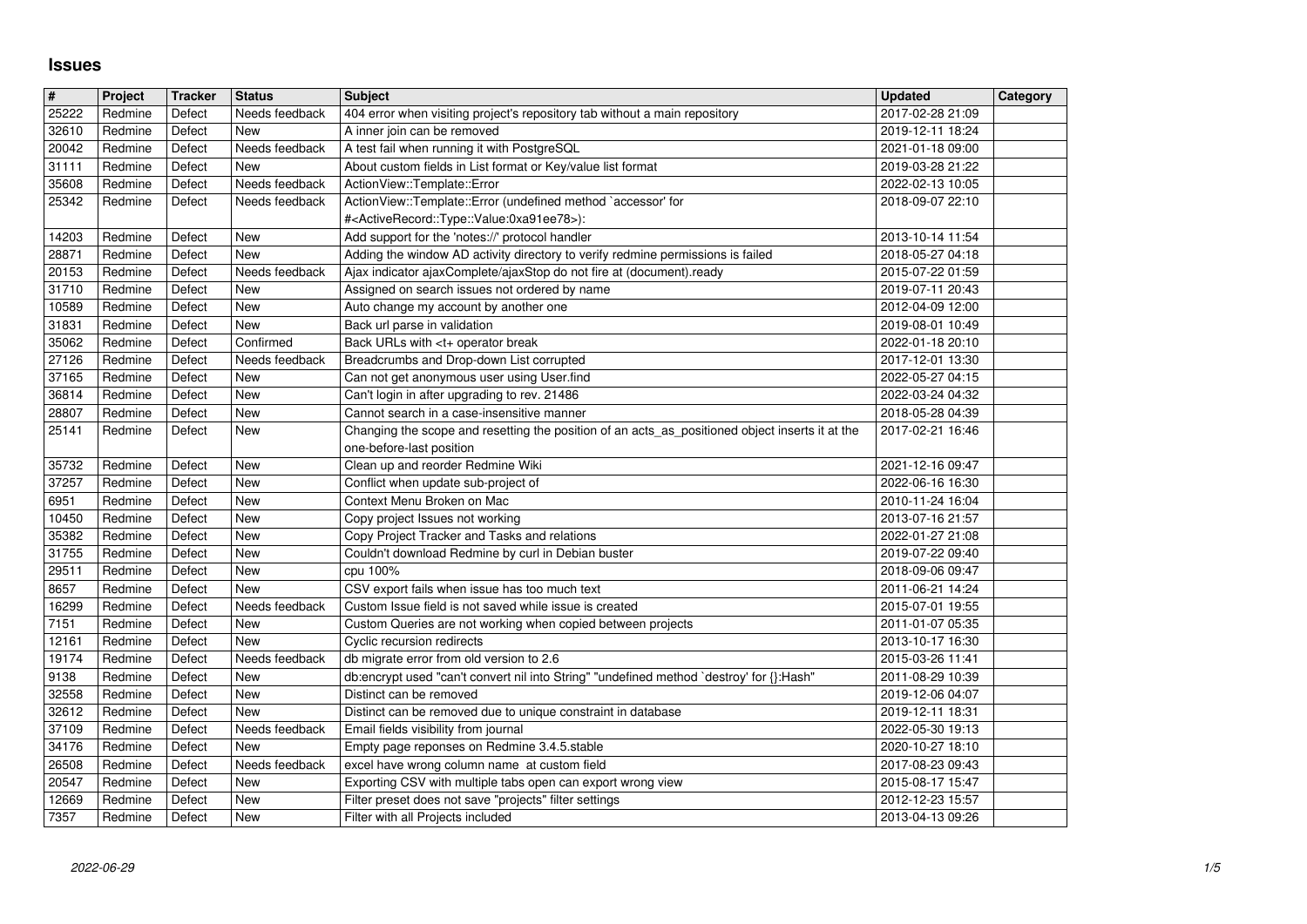| $\overline{\mathbf{H}}$ | Project            | <b>Tracker</b>   | <b>Status</b>                    | <b>Subject</b>                                                                                                                                     | <b>Updated</b>                       | Category |
|-------------------------|--------------------|------------------|----------------------------------|----------------------------------------------------------------------------------------------------------------------------------------------------|--------------------------------------|----------|
| 11657<br>36260          | Redmine<br>Redmine | Defect<br>Defect | New<br><b>New</b>                | Filters not save for a custom query<br>Gantt error                                                                                                 | 2012-10-04 16:39<br>2021-11-30 11:55 |          |
| 37048                   | Redmine<br>Redmine | Defect           | <b>New</b>                       | generate redmine_plugin is broken for Redmine 5                                                                                                    | 2022-05-24 10:41                     |          |
| 27693<br>4588           | Redmine            | Defect<br>Defect | <b>New</b><br><b>New</b>         | In queries, operator "Any" should be "Not empty"<br>In status form of version view, link to issues results limited.                                | 2017-12-27 17:07<br>2010-01-15 02:11 |          |
| 6671                    | Redmine            | Defect           | New                              | In version detail page of a project that has sub-projects when you click on a category of a                                                        | 2010-10-14 13:43                     |          |
| 31341                   | Redmine            | Defect           | New                              | sub-project it opens a wrong page<br>install redmine on windows                                                                                    | 2019-05-10 13:17                     |          |
| 37241                   | Redmine            | Defect           | <b>New</b>                       | Installation plugins get problem " /zeitwerk/kernel.rb:35:in `require': cannot load such file"                                                     | 2022-06-14 08:36                     |          |
| 13290<br>18201          | Redmine<br>Redmine | Defect<br>Defect | New<br>New                       | Internal Error instead login screen when anonymous user is redirected to wiki page<br>Internal server error (500): invalid byte sequence in UTF-8  | 2013-02-26 10:26<br>2014-11-05 10:10 |          |
| 36794                   | Redmine            | Defect           | New                              | Issue copying ignores workflow rules                                                                                                               | 2022-03-17 16:46                     |          |
| 33287<br>32420          | Redmine<br>Redmine | Defect<br>Defect | Needs feedback<br>Needs feedback | Issue File Column Attachment Link Error<br>Issue redirect after login not working                                                                  | 2020-08-16 22:41<br>2020-10-27 16:12 |          |
| 35102                   | Redmine            | Defect           | New                              | Issue Tracking Details are showning issue statuses even if they are not used within the project                                                    | 2021-04-15 11:02                     |          |
| 28127<br>6662           | Redmine<br>Redmine | Defect<br>Defect | New<br>New                       | It is impossible to filter the trackers by project in the XML/REST-API<br>JavaScript is not minified for production use                            | 2019-03-27 00:28<br>2010-10-14 17:43 |          |
| 30055                   | Redmine            | Defect           | New                              | Keep it from one job to the next                                                                                                                   | 2018-12-05 08:45                     |          |
| 10532<br>27067          | Redmine<br>Redmine | Defect<br>Defect | Resolved<br>Needs feedback       | migrate_from_mantis script fails with missing table name<br>Missed task for redmine: plugins: test                                                 | 2014-04-19 10:17<br>2017-09-25 05:44 |          |
| 36273                   | Redmine            | Defect           | New                              | Modifying the source code of the plugin does not reload it in trunk 21295                                                                          | 2021-12-02 15:21                     |          |
| 27902<br>10012          | Redmine<br>Redmine | Defect<br>Defect | New<br>New                       | Overview page is very slow for private projects with large number of members<br>Press EDIT in repository in last SVN version doesn't show any page | 2020-08-21 09:50<br>2012-01-21 10:57 |          |
| 21770                   | Redmine            | Defect           | New                              | Preview does not work on non-ascii data input                                                                                                      | 2016-01-21 09:49                     |          |
| 34593<br>10014          | Redmine<br>Redmine | Defect<br>Defect | Needs feedback<br><b>New</b>     | privacy problem on users info<br>Problem with issue updates through feeds                                                                          | 2021-01-24 22:45<br>2012-01-17 15:12 |          |
| 28069                   | Redmine            | Defect           | New                              | Queries 403 error if query author is not in the roles list                                                                                         | 2018-01-25 10:44                     |          |
| 10076<br>11489          | Redmine<br>Redmine | Defect<br>Defect | New<br><b>New</b>                | Query browser bookmarks fail if not logged in.<br>Redmine is not able to show wiki images properly                                                 | 2012-01-27 14:05<br>2013-04-19 15:19 |          |
| 28111                   | Redmine            | Defect           | New                              | Redmine Permissions - option to combine "Non member" role with others                                                                              | 2018-01-31 11:58                     |          |
| 35802<br>1628           | Redmine<br>Redmine | Defect<br>Defect | Needs feedback<br>Reopened       | Redmine profile language form lists non-localized languages as English<br>redmine sends http on forms on https server                              | 2021-08-24 23:17<br>2010-12-19 04:58 |          |
| 13189                   | Redmine            | Defect           | New                              | Redmine version in trunk should be based on next major release                                                                                     | 2013-03-11 20:26                     |          |
| 6917<br>13484           | Redmine<br>Redmine | Defect<br>Defect | <b>New</b><br>New                | respond_to_without_attributes? does not work from runner<br>restricted access folder in a redmine project                                          | 2010-11-16 20:24<br>2013-03-15 13:49 |          |
| 27990                   | Redmine            | Defect           | New                              | Roadmap Issues null on selection of version custom field                                                                                           | 2018-02-04 15:40                     |          |
| 8837<br>11058           | Redmine<br>Redmine | Defect<br>Defect | New<br><b>New</b>                | RSS feed reports anonymus and the correct (named) user is in the changeset<br>Run Redmine in a sub directory results in "No route matches"         | 2011-07-18 17:43<br>2012-10-15 11:03 |          |
| 9811                    | Redmine            | Defect           | New                              | SaveFileDialog popsup on various links                                                                                                             | 2012-01-30 12:18                     |          |
| 6583<br>10931           | Redmine<br>Redmine | Defect<br>Defect | New<br>New                       | Separate non-subURI Redmine instances on the same machine cannot be logged into at once<br>Session does not stay logged in                         | 2010-10-06 03:37<br>2013-12-02 16:31 |          |
| 18914<br>14706          | Redmine<br>Redmine | Defect<br>Defect | New<br>New                       | Slow rendering pages with many small macros<br>Sometimes pages are slow                                                                            | 2015-01-23 00:37<br>2013-08-20 11:23 |          |
|                         |                    |                  |                                  |                                                                                                                                                    |                                      |          |
|                         |                    |                  |                                  |                                                                                                                                                    |                                      |          |
|                         |                    |                  |                                  |                                                                                                                                                    |                                      |          |
|                         |                    |                  |                                  |                                                                                                                                                    |                                      |          |
|                         |                    |                  |                                  |                                                                                                                                                    |                                      |          |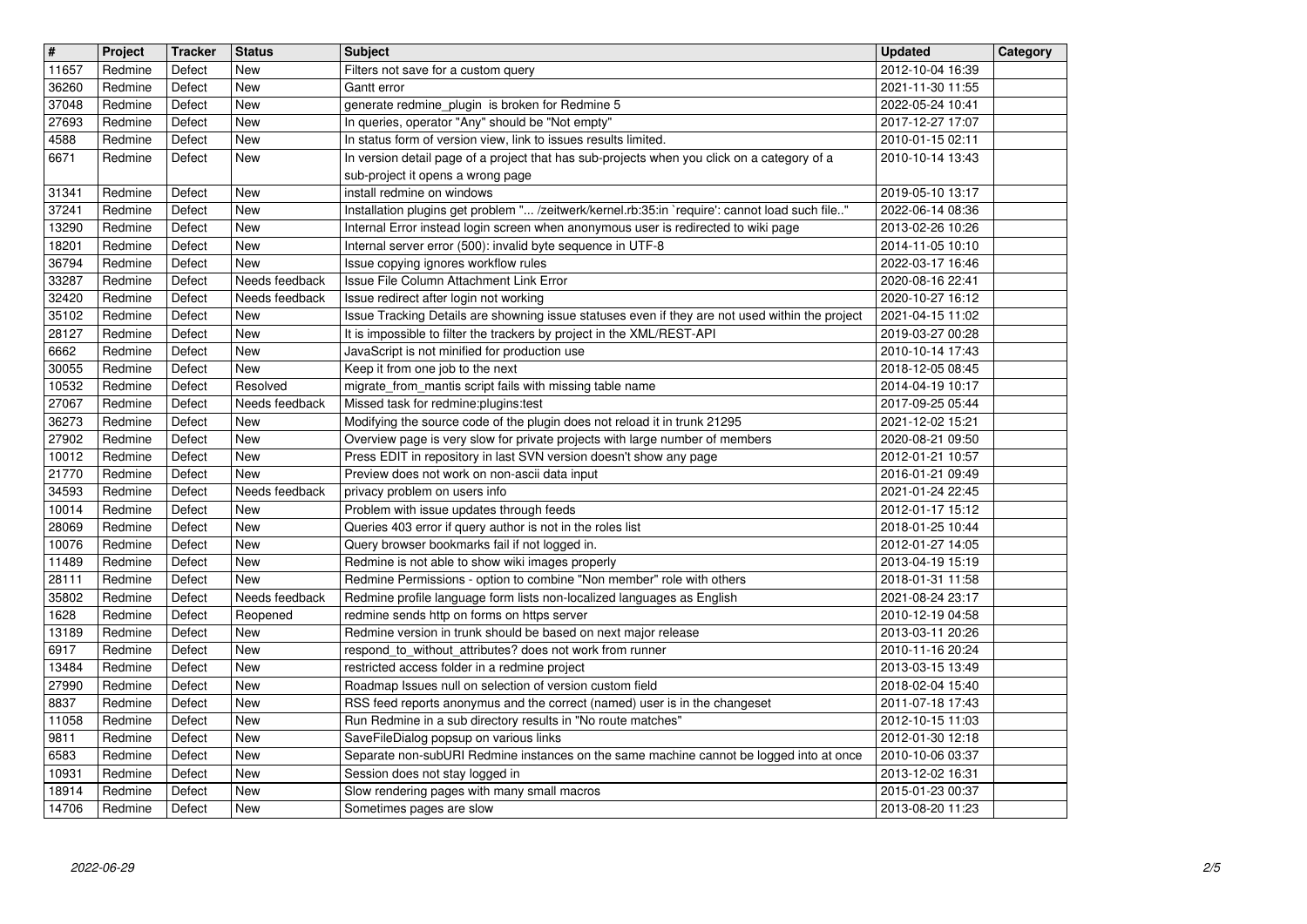| $\overline{\mathbf{r}}$ | Project            | <b>Tracker</b>     | <b>Status</b>            | <b>Subject</b>                                                                                                                        | <b>Updated</b>                       | Category |
|-------------------------|--------------------|--------------------|--------------------------|---------------------------------------------------------------------------------------------------------------------------------------|--------------------------------------|----------|
| 24426                   | Redmine            | Defect             | New                      | sqlserver2014:chang issues parentld success but view is wrong                                                                         | 2016-11-24 07:47                     |          |
| 14259<br>8289           | Redmine<br>Redmine | Defect<br>Defect   | <b>New</b><br><b>New</b> | sub project show position problem<br>target version does not get propagated to subtasks                                               | 2013-06-15 18:15<br>2018-08-30 09:10 |          |
| 10578                   | Redmine            | Defect             | New                      | Test case test_index_grouped_by_date (documents_controller_test.rb) fails depending upon                                              | 2012-04-01 07:49                     |          |
|                         |                    |                    |                          | local timezone.                                                                                                                       |                                      |          |
| 29512<br>37372          | Redmine<br>Redmine | Defect<br>Defect   | Confirmed<br><b>New</b>  | Test failures with redmine-3.4.6.zip in development mode<br>Test1                                                                     | 2022-01-20 02:16<br>2022-06-29 13:05 |          |
| 35885                   | Redmine            | Defect             | <b>New</b>               | the change of routing raw files from repositories not included in the upgrade proces/manual                                           | 2021-09-24 17:32                     |          |
| 31886                   | Redmine            | Defect             | <b>New</b>               | There is no limitation for the content of news                                                                                        | 2019-08-13 07:41                     |          |
| 5273<br>32762           | Redmine<br>Redmine | Defect<br>Defect   | <b>New</b><br><b>New</b> | Unable to configure PluginSimpleCI plugin - custom fields list is empty<br>Unicode character fails edit Issue                         | 2010-04-08 16:58<br>2022-02-14 20:51 |          |
| 32442                   | Redmine            | Defect             | New                      | Upgrade vom 2.x to 4.0.5 fails when invoking "rake db:migrate RAILS_ENV=production"                                                   | 2019-11-10 16:12                     |          |
| 32852<br>8977           | Redmine<br>Redmine | Defect<br>Defect   | Needs feedback<br>New    | Upgrading from Redmine v4.0.5 to v4.1.0 gives 2 errors<br>user doesn't show up in the author filter dropdown when querying for issues | 2020-02-05 06:39<br>2021-11-22 20:32 |          |
| 17770                   | Redmine            | Defect             | New                      | very simple fix: that causes many sites to break, and much confusion - incorrect use of .js                                           | 2017-12-03 19:24                     |          |
| 9881                    | Redmine            | Defect             | New                      | suffix<br>View 1st diff: Rendering common/error (404)                                                                                 | 2011-12-27 13:44                     |          |
| 17520                   | Redmine            | Defect             | New                      | When I edit a saved Query I lose my project focus                                                                                     | 2014-08-19 05:55                     |          |
| 28078                   | Redmine            | Defect             | New                      | Workflows inconsistencies when removing "add/edit issue" permission to a role which already                                           | 2018-01-25 18:14                     |          |
| 6468                    | Redmine            | Defect             | <b>New</b>               | has a workflow defined<br>wrong update query in Issue model                                                                           | 2010-10-11 12:39                     |          |
| 3001                    | Redmine            | Feature            | <b>New</b>               | "Assign to" history in filter or etc.                                                                                                 | 2017-09-21 12:38                     |          |
| 12347<br>397            | Redmine<br>Redmine | Feature<br>Feature | <b>New</b><br><b>New</b> | "Calculate the issue done ratio" per project configuration<br>"User Story" Agile concept support                                      | 2016-07-14 08:43<br>2010-03-24 20:01 |          |
| 27381                   | Redmine            | Feature            | <b>New</b>               | % Complete respond to status change in UI                                                                                             | 2017-11-05 09:22                     |          |
| 25383                   | Redmine            | Feature            | New                      | A feature to add (signature / date)                                                                                                   | 2017-04-19 17:22                     |          |
| 17844<br>5516           | Redmine<br>Redmine | Feature<br>Feature | New<br>New               | A help intercept or better options<br>A new field for Quality Assist                                                                  | 2014-09-12 08:01<br>2010-05-12 22:17 |          |
| 2885                    | Redmine            | Feature            | <b>New</b>               | A segregated numbering per project                                                                                                    | 2013-03-18 17:08                     |          |
| 10499                   | Redmine            | Feature            | <b>New</b>               | Ability to add caption to an exported visualization                                                                                   | 2012-03-20 20:05                     |          |
| 5161<br>10011           | Redmine<br>Redmine | Feature<br>Feature | <b>New</b><br><b>New</b> | Ability to backup a project<br>Ability to mark the current task                                                                       | 2010-03-23 21:26<br>2012-01-23 13:03 |          |
| 10592                   | Redmine            | Feature            | <b>New</b>               | Ability to Sync with Mac OS X Address Book Server via Carddav                                                                         | 2012-04-03 13:22                     |          |
| 877<br>4388             | Redmine<br>Redmine | Feature<br>Feature | New<br>New               | ability to vary the units used to track time<br>Ablitity to rearrange tracker fields for particular project                           | 2010-03-22 21:25<br>2013-04-09 15:56 |          |
| 36376                   | Redmine            | Feature            | New                      | accidentally delete a member in the project member settings                                                                           | 2022-01-18 10:49                     |          |
| 5836                    | Redmine            | Feature            | <b>New</b>               | Add "edit subject" (rename) function to context menu                                                                                  | 2010-07-08 03:52                     |          |
| 3603<br>466             | Redmine<br>Redmine | Feature<br>Feature | New<br>New               | Add a way to change issue start-/due dates directly from the issue list<br>Add Contact database for all Redime site                   | 2011-11-24 20:29<br>2012-10-30 18:10 |          |
| 6369                    | Redmine            | Feature            | New                      | Add custom format field type that is Resolvers                                                                                        | 2010-09-12 06:51                     |          |
| 31006<br>5658           | Redmine<br>Redmine | Feature<br>Feature | New<br>New               | Add feature Webhook<br>Add item on AJAX context menu to display details of selected issues                                            | 2020-09-18 12:00<br>2010-06-08 23:27 |          |
| 27199                   | Redmine            | Feature            | New                      | add log date to issue list filter                                                                                                     | 2017-10-16 09:23                     |          |
|                         |                    |                    |                          |                                                                                                                                       |                                      |          |
|                         |                    |                    |                          |                                                                                                                                       |                                      |          |
|                         |                    |                    |                          |                                                                                                                                       |                                      |          |
|                         |                    |                    |                          |                                                                                                                                       |                                      |          |
|                         |                    |                    |                          |                                                                                                                                       |                                      |          |
|                         |                    |                    |                          |                                                                                                                                       |                                      |          |
|                         |                    |                    |                          |                                                                                                                                       |                                      |          |
|                         |                    |                    |                          |                                                                                                                                       |                                      |          |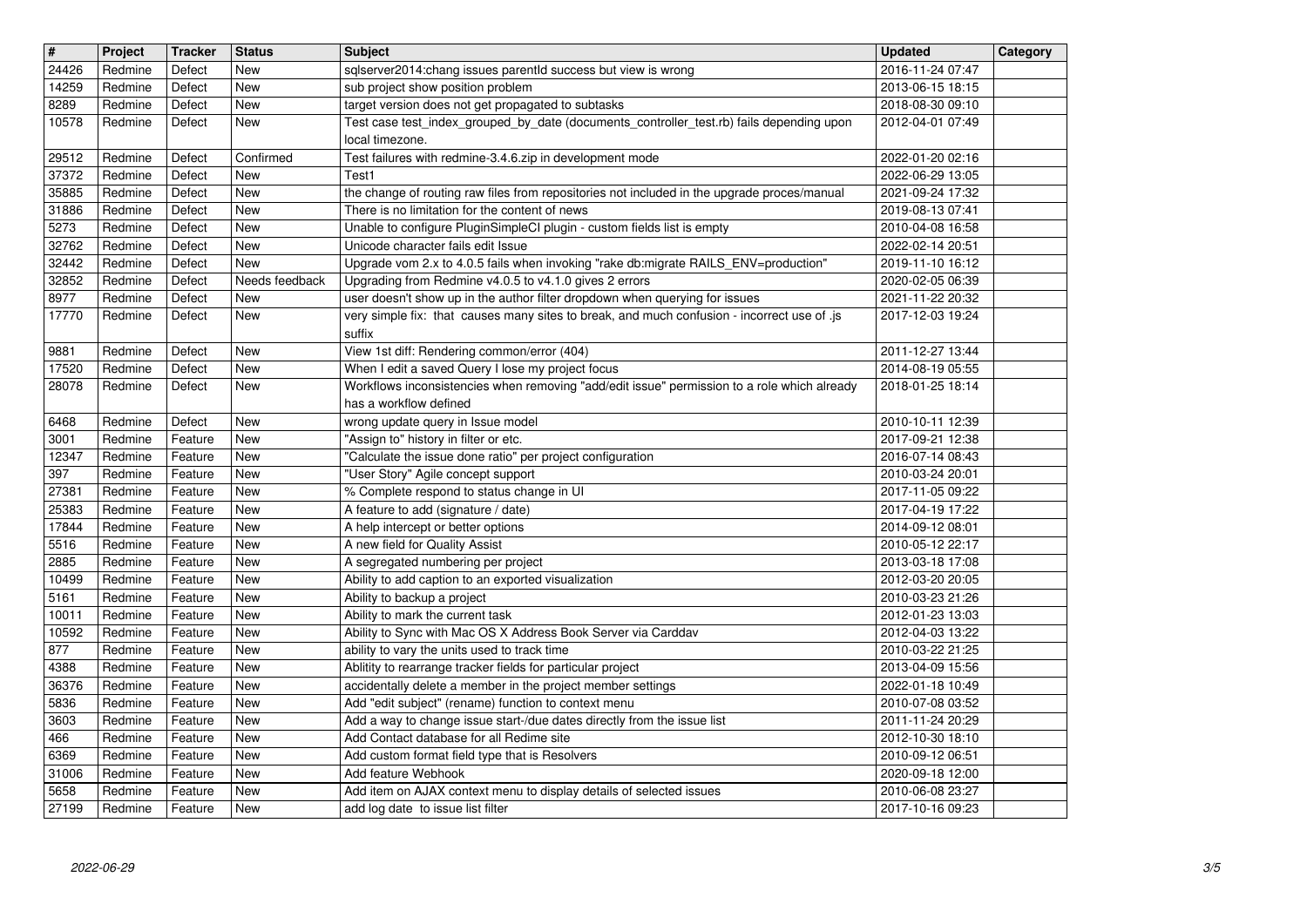| #              | Project            | <b>Tracker</b>     | <b>Status</b>     | <b>Subject</b>                                                                                    | <b>Updated</b>                       | Category |
|----------------|--------------------|--------------------|-------------------|---------------------------------------------------------------------------------------------------|--------------------------------------|----------|
| 277            | Redmine            | Feature            | <b>New</b>        | Add mailing lists                                                                                 | 2008-09-24 12:26                     |          |
| 13056<br>10188 | Redmine<br>Redmine | Feature<br>Feature | New<br>New        | Add more option on related issues filters<br>Add new frame section to Overview tab                | 2013-02-01 11:25<br>2012-02-09 18:17 |          |
| 6805           | Redmine            | Feature            | New               | add non-ambiguous ISO-ordered date/time formatting                                                | 2011-02-14 18:36                     |          |
| 7388           | Redmine            | Feature            | <b>New</b>        | Add option in textarea to use tab to insert tab character in Description                          | 2011-01-20 13:24                     |          |
| 506            | Redmine            | Feature            | <b>New</b>        | Add reports to top menu                                                                           | 2016-09-12 20:15                     |          |
| 10453<br>5799  | Redmine<br>Redmine | Feature<br>Feature | New<br>New        | Add revision-management for file uploads<br>Add user management and group management permissions  | 2012-03-15 15:48<br>2010-07-01 15:44 |          |
| 30981          | Redmine            | Feature            | <b>New</b>        | Allow "New Member" modal to keep track of selected users between searches                         | 2019-03-06 11:03                     |          |
| 4269           | Redmine            | Feature            | <b>New</b>        | Allow ca_path option for reposman.rb to validate peer certificate                                 | 2009-12-04 15:05                     |          |
| 18220          | Redmine            | Feature            | <b>New</b>        | Allow Redmine to run as a Rails Engine                                                            | 2014-12-09 15:17                     |          |
| 11434          | Redmine            | Feature            | New               | allow use autodetected host_name                                                                  | 2012-12-14 10:53                     |          |
| 7110<br>23889  | Redmine<br>Redmine | Feature<br>Feature | <b>New</b><br>New | Api documentation tab<br>Assign ticket (SCRUM bug, issue etc.) to multiple projects               | 2010-12-14 15:41<br>2016-09-22 09:00 |          |
| 25010          | Redmine            | Feature            | New               | Assign ticket to role instead of group                                                            | 2017-02-06 10:58                     |          |
| 3963           | Redmine            | Feature            | New               | Associate a hostname to a particular project                                                      | 2009-10-11 12:06                     |          |
| 6645           | Redmine            | Feature            | Reopened          | atomic 'grab' button                                                                              | 2010-11-02 15:12                     |          |
| 14860          | Redmine            | Feature            | New               | Automatic local export .csv file<br>Automatical reverse links to wiki/forums from issues          | 2013-09-21 15:14                     |          |
| 21958<br>3513  | Redmine<br>Redmine | Feature<br>Feature | New<br>New        | <b>Baseline Project</b>                                                                           | 2016-02-05 08:06<br>2020-11-26 16:29 |          |
| 6058           | Redmine            | Feature            | New               | better sub project support                                                                        | 2011-01-18 20:48                     |          |
| 1166           | Redmine            | Feature            | <b>New</b>        | broadcast                                                                                         | 2013-03-18 05:56                     |          |
| 7558           | Redmine            | Feature            | New               | Built-in critical data backup                                                                     | 2011-02-06 02:49                     |          |
| 4516<br>35749  | Redmine<br>Redmine | Feature<br>Feature | New<br>New        | Cache gravatars<br>Call                                                                           | 2013-04-22 11:28<br>2021-08-12 09:42 |          |
|                |                    |                    |                   | Redmine::Hook.call_hook(:model_changeset_scan_commit_for_issue_ids_pre_issue_update)              |                                      |          |
|                |                    |                    |                   | not only in case of a fixed issue with 'fixes' keyword                                            |                                      |          |
| 13834          | Redmine            | Feature            | New               | Can we change the jquery file with other versions                                                 | 2013-04-30 07:18                     |          |
| 33674<br>553   | Redmine            | Feature            | <b>New</b><br>New | Cannot remove user from project when user is assigned to a group                                  | 2020-06-26 19:13                     |          |
| 3048           | Redmine<br>Redmine | Feature<br>Feature | <b>New</b>        | Capistrano Recipes<br>Central Wiki, FAQ, Documents, etc. for different Projects                   | 2016-09-12 20:18<br>2010-07-21 19:21 |          |
| 5483           | Redmine            | Feature            | New               | Change subtask view                                                                               | 2011-04-03 11:17                     |          |
| 10083          | Redmine            | Feature            | <b>New</b>        | Change the color of resolved issue                                                                | 2013-04-09 12:14                     |          |
| 23595          | Redmine            | Feature            | New               | Check for Redmine new version                                                                     | 2016-08-16 16:08                     |          |
| 12804<br>6213  | Redmine<br>Redmine | Feature<br>Feature | New<br>New        | Combine js and css into a single file, and use html5 async attribute<br>Common acronym definition | 2013-01-11 00:18<br>2010-08-25 17:28 |          |
| 13533          | Redmine            | Feature            | New               | Concept for controlling visibility of users                                                       | 2015-02-26 12:46                     |          |
| 946            | Redmine            | Feature            | <b>New</b>        | Configurable Per-Project Text on New Issue Screen                                                 | 2013-04-10 15:03                     |          |
| 2579           | Redmine            | Feature            | New               | Configure SSL schema for "private" actions.                                                       | 2009-01-25 16:25                     |          |
| 3031           | Redmine            | Feature            | <b>New</b>        | context menu won't allow Assigned_To change cross projects                                        | 2009-03-23 18:10                     |          |
| 6665<br>36176  | Redmine<br>Redmine | Feature<br>Feature | New<br>New        | Copy member settings between project<br>Create automatic subtasks                                 | 2010-10-14 14:42<br>2021-11-09 12:35 |          |
| 683            | Redmine            | Feature            | New               | Cross project reporting                                                                           | 2012-10-27 23:04                     |          |
|                |                    |                    |                   |                                                                                                   |                                      |          |
|                |                    |                    |                   |                                                                                                   |                                      |          |
|                |                    |                    |                   |                                                                                                   |                                      |          |
|                |                    |                    |                   |                                                                                                   |                                      |          |
|                |                    |                    |                   |                                                                                                   |                                      |          |
|                |                    |                    |                   |                                                                                                   |                                      |          |
|                |                    |                    |                   |                                                                                                   |                                      |          |
|                |                    |                    |                   |                                                                                                   |                                      |          |